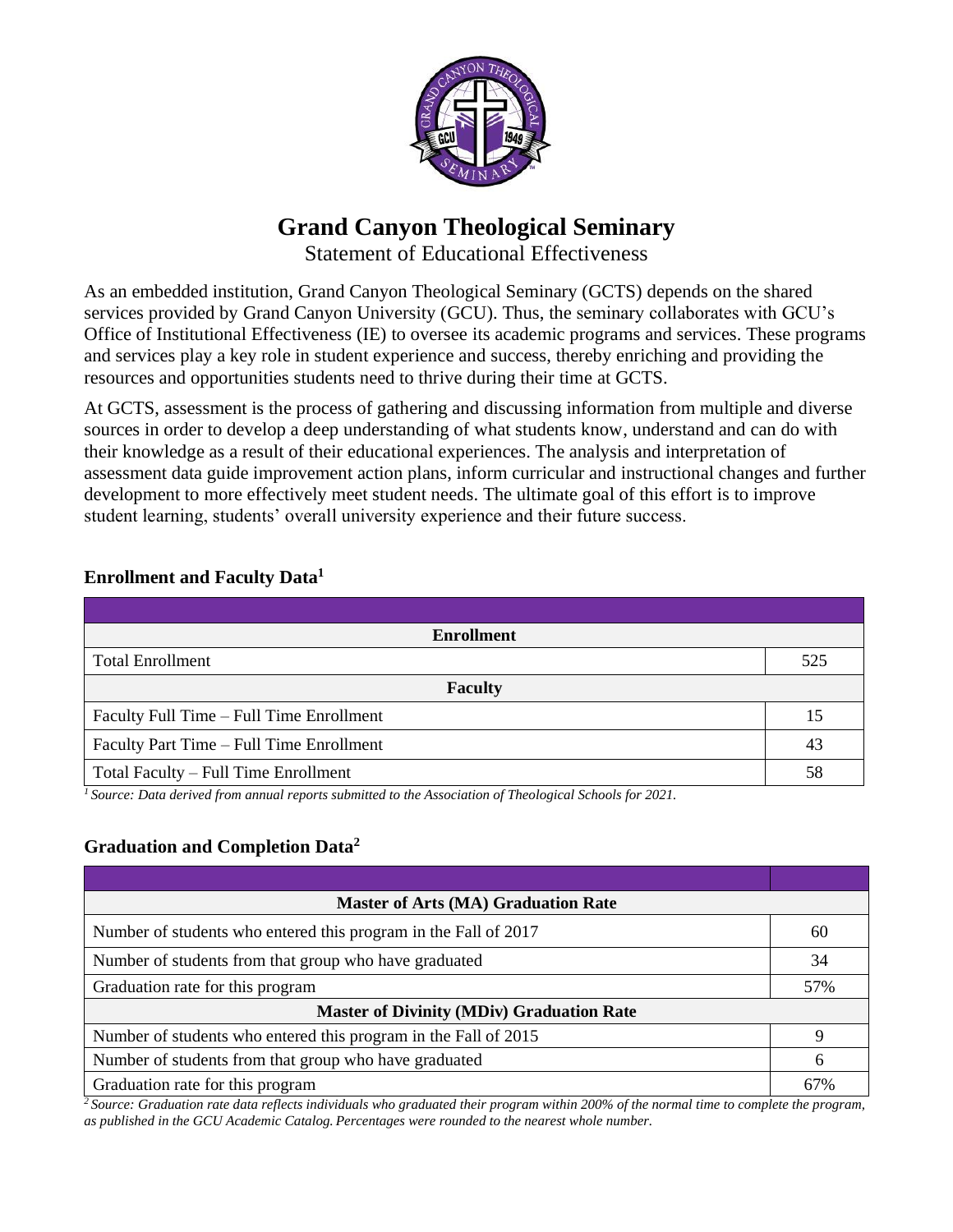| Time to Completion <sup>3</sup>                                                      |      |  |  |
|--------------------------------------------------------------------------------------|------|--|--|
| Number of Students Completing the Master of Arts Programs from $7/1/20$ to $6/30/21$ | 137  |  |  |
| % Completing the Master of Arts Programs within 3 years                              |      |  |  |
| Number of Students Completing the Master of Divinity Program from 7/1/20 to 6/30/21  |      |  |  |
| % Completing the Master of Divinity Program within 6 years                           | 100% |  |  |

*<sup>3</sup>Source: Data derived from annual reports submitted to the Association of Theological Schools for 2021. Percentages were rounded to the nearest whole number.*

#### **Student Satisfaction<sup>4</sup>**

The Office of Institutional Effectiveness has developed and implemented a systematic and robust approach to obtaining input from the institution's constituencies that include recurring faculty and student End of Course Surveys (EOCS) as well as the End of Program Survey (EOPS), and a wide variety of other discipline- and area-specific surveys. The combined survey data serves in planning and implementing a range of instructional, curricular and service improvement actions. The chart below represents data from two different surveys conducted among GCTS students: all 2020-21 academic year EOCS and the 2020-21 academic year EOPS survey.

| <b>Survey</b>                             | I would recommend<br>this program | My program met my<br>expectations | <b>Overall satisfaction</b> |
|-------------------------------------------|-----------------------------------|-----------------------------------|-----------------------------|
| 2020-21 End of Program<br>(GCTS students) | 90%                               | 90%                               | 90%                         |
| 2020-21 End of Course<br>(GCTS students)  |                                   |                                   | 91%                         |

*<sup>4</sup>Source: Data derived from alumni and student surveys administered in the 2020-2021 academic year. Data used is derived from actual student responses. Percentages were rounded to the nearest whole number.*

#### **Student Placement<sup>5</sup>**

Grand Canyon Theological Seminary is committed to providing a holistic education focused on connecting well-trained church leaders with local congregations and ministries committed to gospelcentered work. As part of evaluating this process, GCTS tracks the vocational placement of graduates in order to evaluate the ministry preparation of the GCTS seminary experience.

| <b>Student Placement Percentages<sup>6</sup></b>                                                                                                                                                              |      |  |  |
|---------------------------------------------------------------------------------------------------------------------------------------------------------------------------------------------------------------|------|--|--|
| Vocational placement:                                                                                                                                                                                         |      |  |  |
| Graduates are in positions for which the degree program prepared them, regardless of whether those<br>positions are compensated or volunteer, including any graduates who were placed prior to graduation, at | 35%  |  |  |
| graduation, or following graduation.                                                                                                                                                                          |      |  |  |
| Non-vocational placement:                                                                                                                                                                                     |      |  |  |
| Graduates received degrees in programs which they sought for non-vocational reasons, such as for<br>personal enrichment, including any graduates not seeking vocational placement, regardless of whether      | 14%  |  |  |
| they were actually placed.                                                                                                                                                                                    |      |  |  |
| Further study:                                                                                                                                                                                                |      |  |  |
| Graduates are pursuing additional education—at any level. This category does not include any students<br>pursuing further study who are also vocationally or non-vocationally placed.                         | 11\% |  |  |